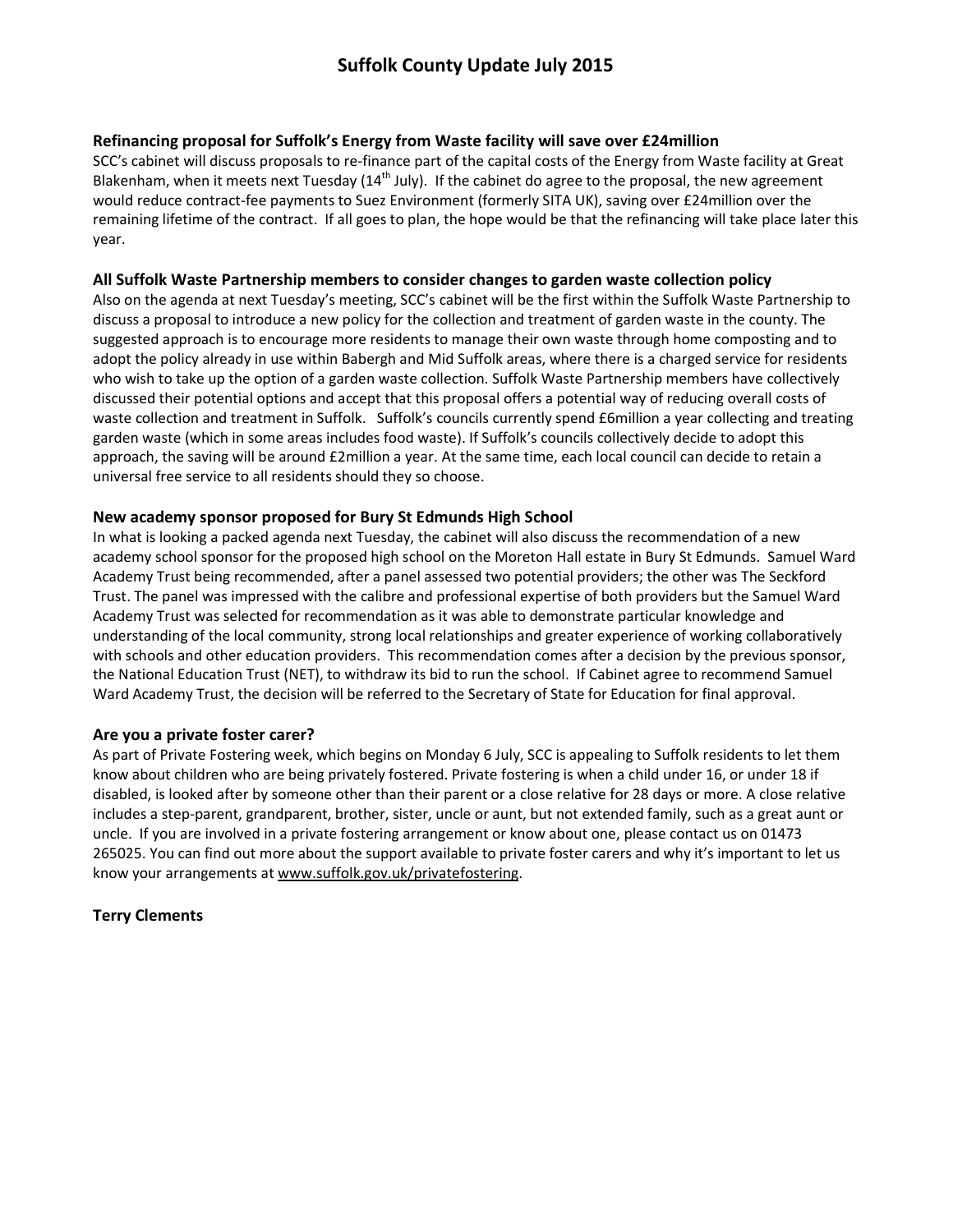# Borough Councillor's Report for Hawstead July 2015

I am taking this opportunity to forward you the following briefing note about St Edmundsbury and the way forward. Not all of it is new to you, but it seemed logical to give you the comprehensive document.

There are some serious challenges – and opportunities – on the near horizon.

## Issues covered:

- 1. Local Government Transformation- what St Edmundsbury is doing
- 2. Strategic Priorities:

Economic development

Families and Communities

Housing

3. Key Current Projects:

Haverhill Masterplan

West Suffolk Operational Hub

Eastern Bury St Edmunds development

# 1) Local Government Transformation – what St Edmundsbury is doing

# Shared services

• St Edmundsbury Borough Council (SEBC) has been at the forefront of the local government transformation agenda in recent years, due to its work in a shared service partnership with Forest Heath District Council (FHDC)

The two councils work together with a single staff team to deliver services as a single organisation, known as West Suffolk

• A Chief Executive for both councils (Ian Gallin) was appointed in 2012 and the staff body has been shared since 2013

• This approach has saved council tax payers and the wider public purse over £3.5m

• The councils now have a single strategic plan and set of objectives; a single website and Councillors meet in joint committees where appropriate

# Transformation Challenge Award – Suffolk-wide working and integration

• In November 2014 public services in Suffolk, including St Edmundsbury Borough Council, were successful in bidding for £3.35 million of new funding and £1.8 million to help us use capital more flexibly from a central government fund called the Transformation Challenge Award.

• The Suffolk local authorities will use the funding to deliver a major change in our relationships with other public sector bodies such as police and health, voluntary groups and Jobcentre Plus to deliver immediate and lasting benefit to people across the county.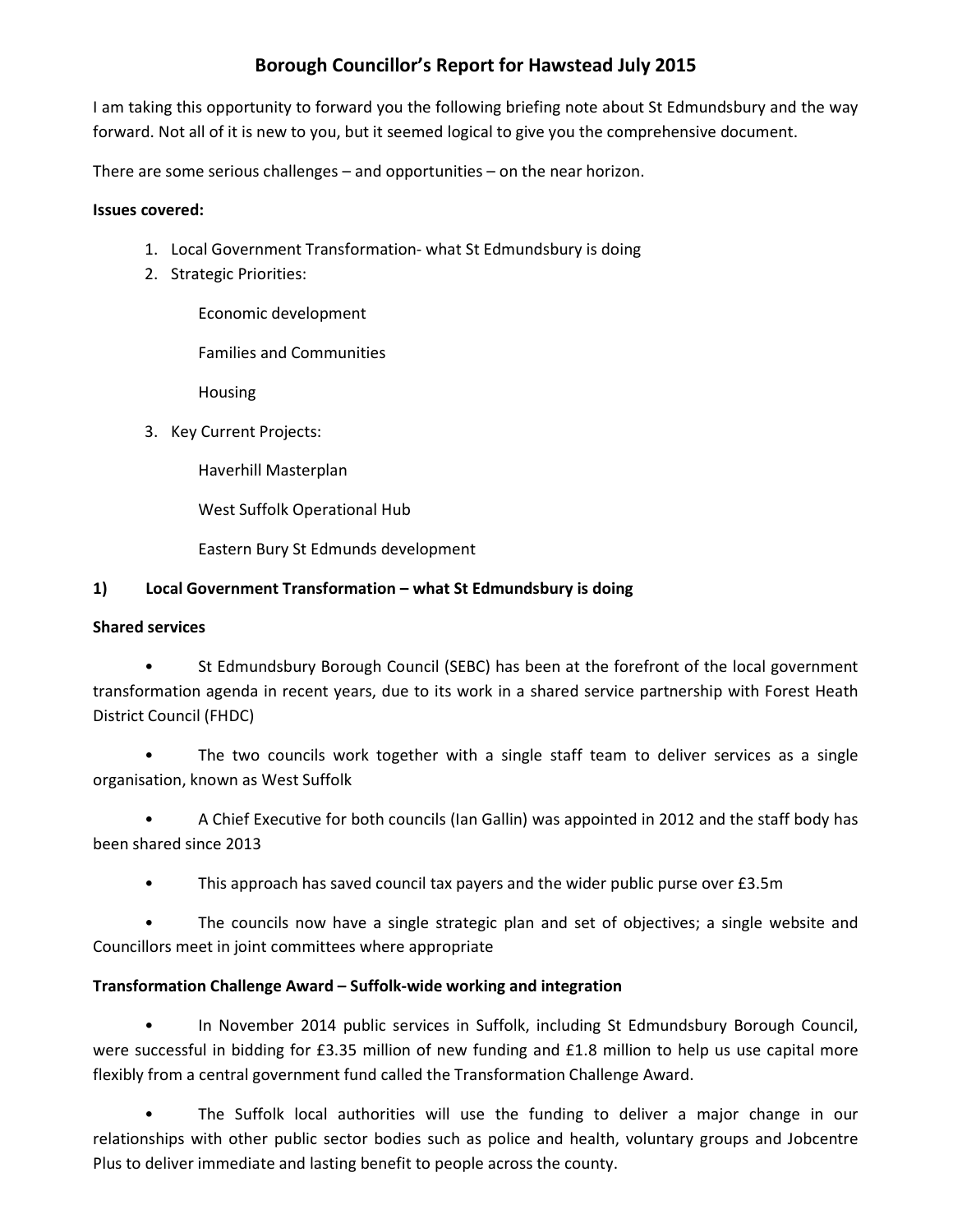#### **Devolution**

• Suffolk's public sector leaders (from local government, police and health) are currently working collaboratively to put together a devolution proposition to Government in September.

• This puts Suffolk ahead of the field as far as non-metropolitan areas re concerned and the Leaders have a strong ambition to be the first to put their case to Government

• The proposal will include "asks" of Government to support growth and infrastructure delivery, across Suffolk and across the New Anglia LEP geography as well as in individual communities

#### Behaving more commercially

• In the face of ongoing public sector funding reductions, St Edmundsbury Council is aiming to be more self sufficient by making the most of our current assets, rather than relying on grant funding

• Across the council, we have reviewed our service delivery to make sure we are behaving in a business-like way, identifying savings, making sure we are competing on an equal footing for commercial services.

# 2) Our major priorities

The West Suffolk Strategic Plan for 2014-16, which covers St Edmundsbury and Forest Heath councils, set out our three major priorities. These priorities (shown below) are the key areas for action through which the councils will achieve our vision of "supporting communities to create the best possible future for people in West Suffolk".

- Economic development
- Families and communities
- Housing

Examples of our current approach in these areas are set out below.

# i) Economic development

• The West Suffolk plan for jobs and growth will support the ongoing growth and development of Bury St Edmunds and surrounding areas

• The Suffolk Business Park (see next section) will bring significant new opportunities for local and national businesses to relocate to Bury St Edmunds

• An inward investment pack was produced in 2015, encouraging would-be investors to bring their business to West Suffolk

• The number of people visiting Bury St Edmunds town centre in 2014 rose 4% compared with 2013. Nationally and regionally, footfall for 2014 fell by 0.5% compared with the previous year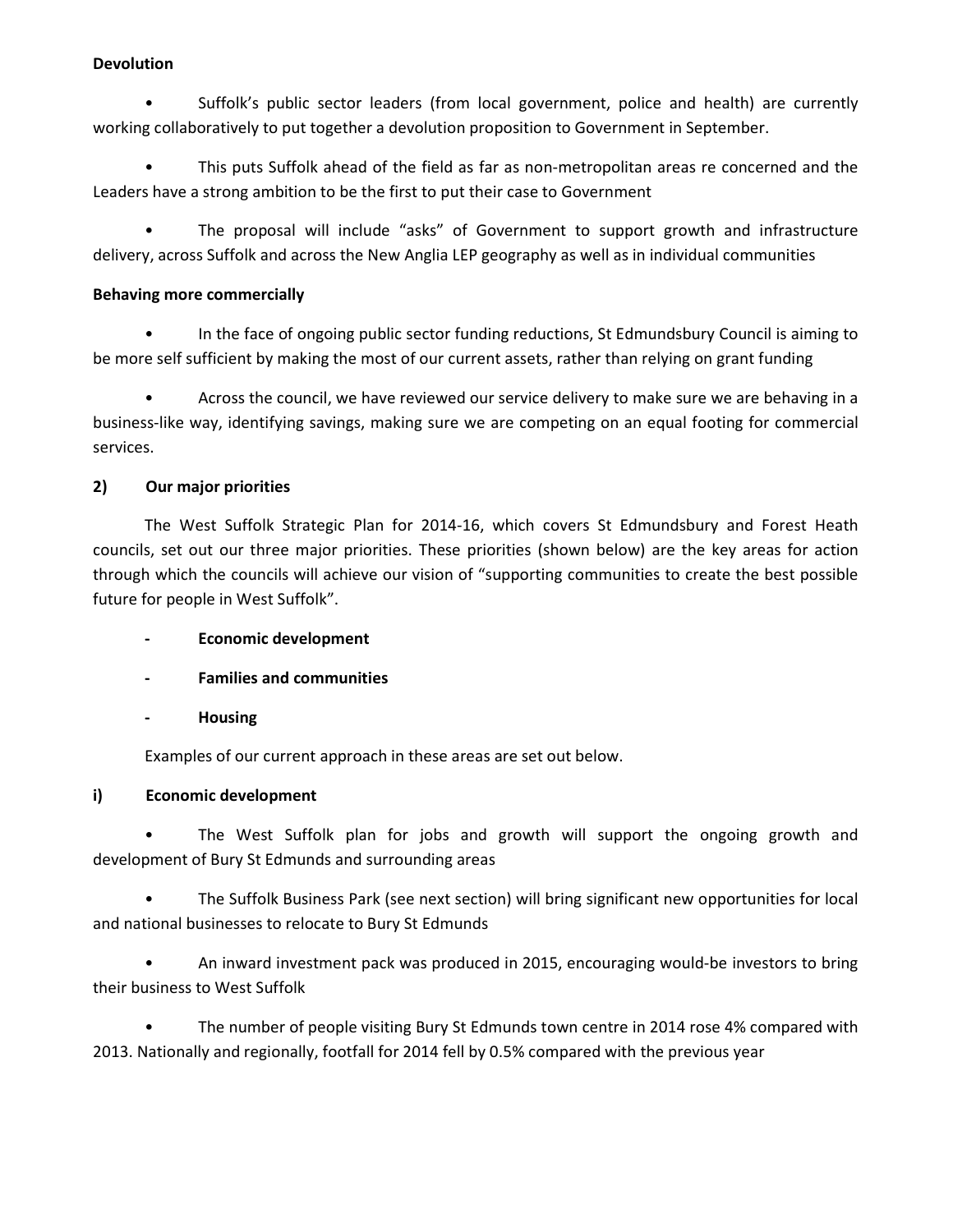#### ii) Families and communities

The West Suffolk Families and Communities Strategy, published in 2013, sets out how we will focus our resources on strengthening families and communities to reduce the demand on public services. We do this by:

focusing on early intervention and prevention;

• working in localities and identifying community leaders and key groups of residents, we will work to support communities in using their assets to reduce the need for crisis interventions;

• making £2,500 available to each ward councillors via a locality budgets to help local groups achieve their goals, supported by council Families and Communities officers; and

• simplifying the grant process to a Community Chest and ensuring it is accessible to local community groups.

### iii) Housing – growth

St Edmundsbury is an area of significant housing pressure  $-$  with prices influenced by the Cambridge housing market, and a number of families in housing need.

• 11,000 new homes need to be built across St Edmundsbury by 2031.

• The Council's Vision 2031 planning document sets out where new homes will be built over the next 16 years

• This includes a number of large sites around Bury St Edmunds. Masterplans have already been approved for 4 major sites; Tayfen Road (300 homes), Moreton Hall (500 homes), NE Bury (1200 homes) and NW Bury (1200 homes). A further proposal for 1250 homes in SE Bury is being consulted on.

• The councils also supported 112 home owners to bring their empty properties back into use last financial year (2014-15) (NB this figure is for W Suffolk as a whole)

# iv) Haverhill Masterplan

• In the Vision 2031 Plan for Haverhill it was identified that a new town centre masterplan was needed to guide planners to what the community wants its town to look like in the future.

• The public gave their views during Phase 1 of the consultation, held in March and April, on what independent planning and urban design experts believed to be the broad 'issues and options' that needed to be considered in preparing the town centre masterplan. Those comments were taken into consideration in the draft masterplan.

• The draft masterplan was written to be an 'aspirational, realistic and deliverable' flexible framework which can help bring development opportunities and improvements to Haverhill town centre in the short, medium and long term. Consultation on the draft masterplan is currently open, and closes on the 17 July. Following on from this a final masterplan will be formally prepared as a Supplementary Planning Document (SPD) thereby forming part of the Statutory Planning Policy Framework for Haverhill."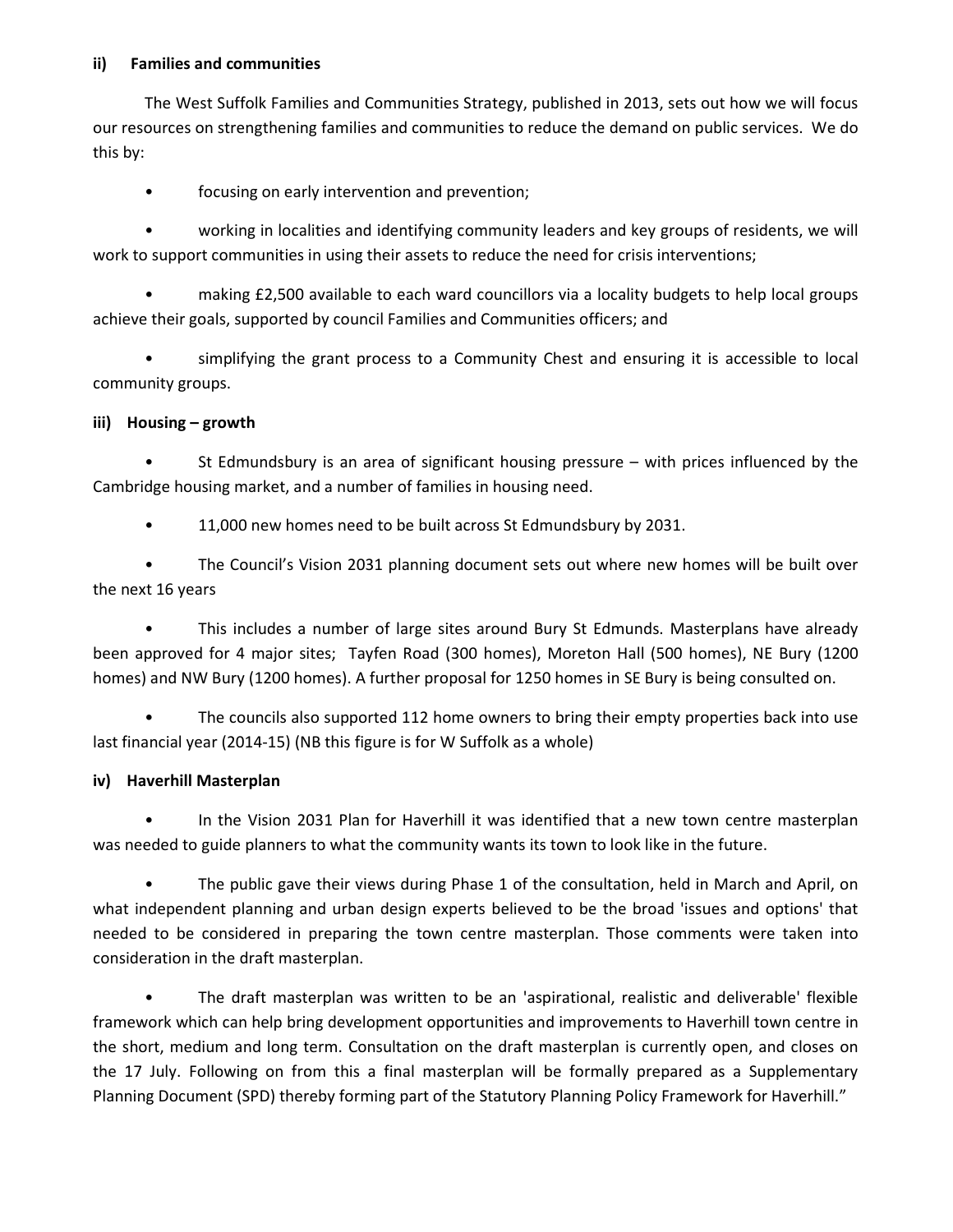## 3a) West Suffolk Operational Hub

### Current position

• Project involving the West Suffolk (WS) councils (Forest Heath District Council and St Edmundsbury Borough Council) and Suffolk County Council to build a new shared West Suffolk Operational Hub.

- Hub includes:
- o waste transfer station and household waste recycling centre (SCC);
- o vehicle depot and workshops (WS);
- o shared support facilities.

• Preferred site identified, and land option secured (to fix price and availability if the project goes ahead), at Hollow Road Farm, Fornham St Martin, next to the British Sugar factory on the outskirts of Bury St Edmunds.

- Benefits include:
- o significant cost savings for all three councils;
- o assets released for future development/alternative use;
- o reduced environmental impact (including reduced fleet mileage);
- o opportunities for more commercial services to be provided;
- o better, easier to access, recycling facilities for householders;
- o meets Government's One Public Estate objectives.

# Pre-application consultation

• Good practice is to consult those likely to be affected before a major planning application is submitted (pre-application consultation).

• Consultation included public meeting, attendance at parish/town council meetings, media advertisement and press releases, website info: www.westsuffolk.gov.uk/wsoh

• Consultation extended from four to six weeks to accommodate volume of contributions (640 responses and two petitions).

• Five most frequent issues raised: highways/traffic; location/site selection process; noise; odour; planning policy (site not allocated for this use).

Petition (555 signatures) was presented to St Edmundsbury's 23<sup>rd</sup> June Cabinet, objecting to the site on environmental and nuisance grounds.

Petition will go through the planning process as part of the Statement of Community Involvement, which summarises the pre-application consultation comments and outlines responses.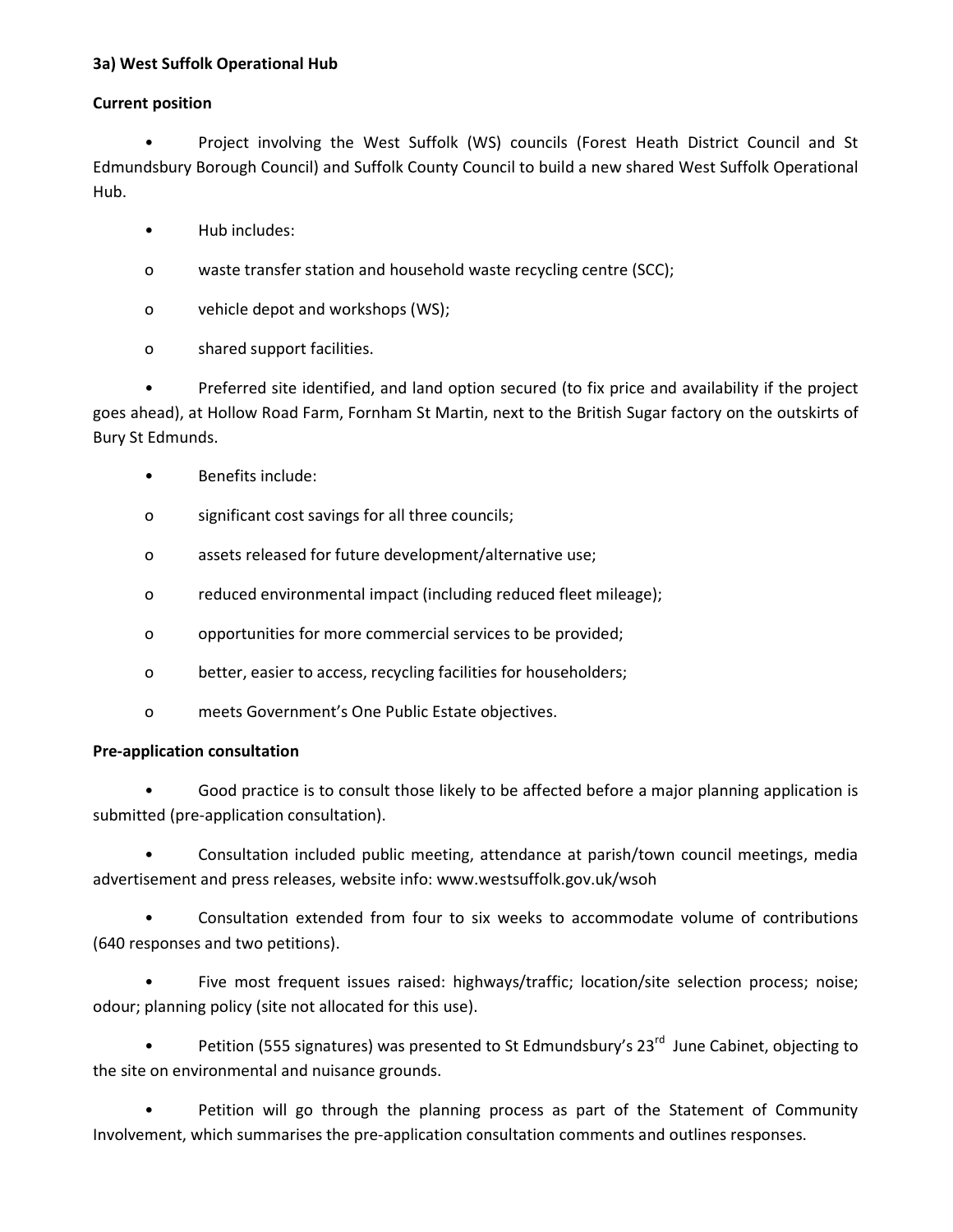#### Next steps

• Further pre-application consultation will cover site selection criteria and why the partners believe that Hollow Road Farm is the most suitable site.

• Amend site design and planning application to reflect comments made during consultation (including changing site layout).

• Carry out surveys and investigations as required, both legally and as a result of the preapplication consultation (traffic, site access, archaeology and others).

# 3b) Eastern Bury St Edmunds development - Suffolk Business Park, Eastern Relief Road, (ERR), new secondary school and homes

### Current position

• Suffolk Business Park: strategic site (68 hectares) to the east of Bury St Edmunds (edge of Moreton Hall and Rougham) for employment use, 500 homes, a secondary school incorporating leisure and community uses.

• Delivery is dependent on the Eastern Relief Road (ERR), with improved junction on the A14.

• Important phase of the town's growth.

Land has been allocated for a number of years, unlocking the potential now become a reality as £15 million in funding available for the ERR.

• ERR construction contract to be let in summer by Suffolk County Council (SCC).

# Secondary school

• St Edmundsbury (SEBC) transferred land to SCC for school, with shared community use, including indoor and outdoor sports and leisure facilities.

• SEBC capital contribution of £1,366,460 (including anticipated S106 contributions and receipt from land transfer) for community facilities.

• Community facilities to be managed by Abbeycroft Leisure (manages five council-owned leisure centres in West Suffolk) as a commercial opportunity, enabling the council to reduce its management fee.

• NB The school development is subject to Suffolk County Council planning permission. This was refused (on highways considerations, coach and parental drop off etc) on 9 June 2015 and an application will be resubmitted.

#### Funding

Funding for the Eastern Relief Road is coming from:

- New Anglia Local Enterprise Partnership (NALEP): £10 million;
- St Edmundsbury Borough Council investment £3 million; Suffolk County Council: £2 million;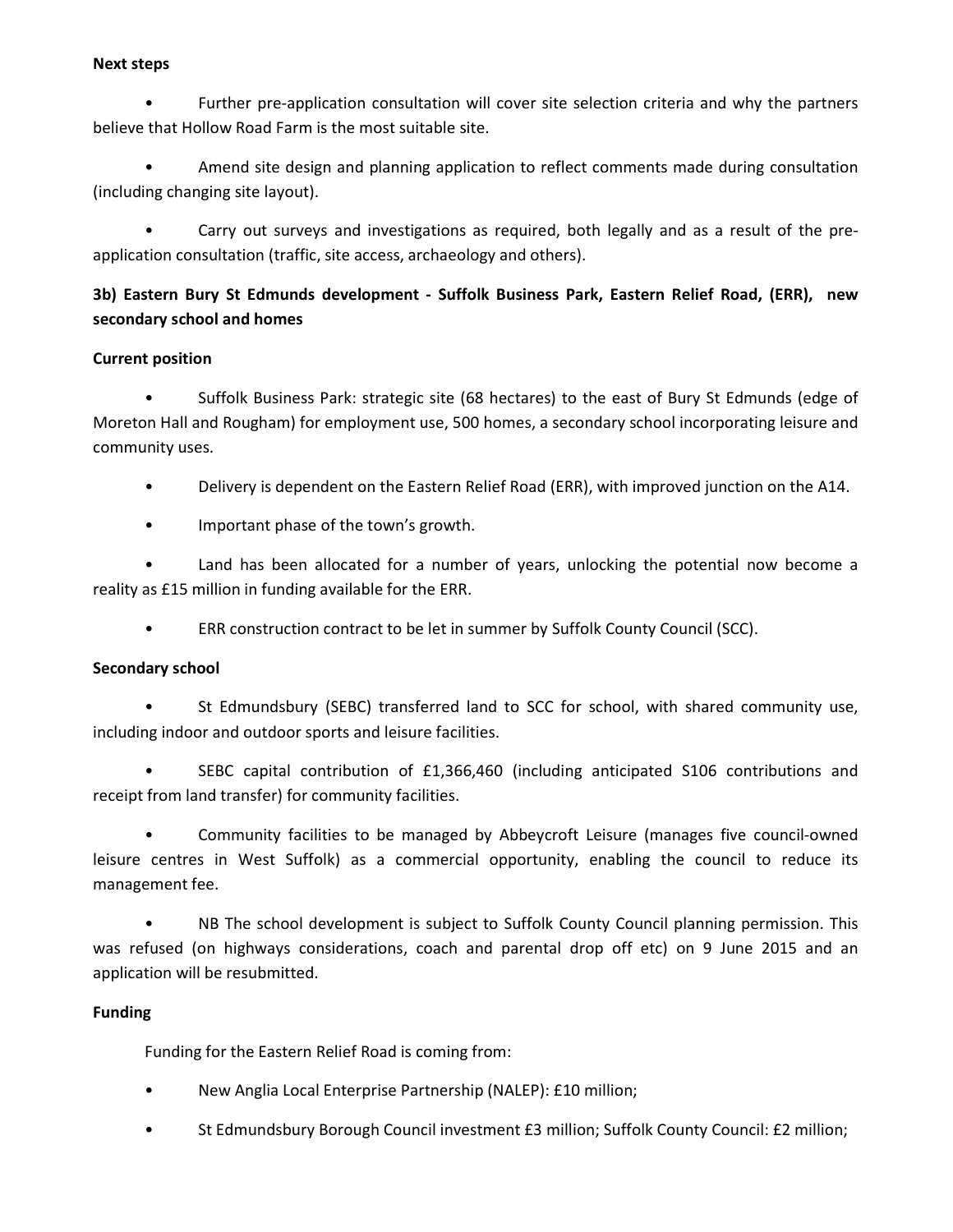• St Edmundsbury is underwriting a maximum of £4.5 million to secure an electricity supply to the whole site;

• Return on investment could include land, a share of development profits or both, giving the council a say in the business park's development beyond the traditional planning role.

#### **Challenges**

• Land ownership – mixed ownership.

• St Edmundsbury agreed to start Compulsory Purchase Order process to enable all the land to be assembled to enable work to start on the road and subsequently to bring the various developments forward.

• At the same St Edmundsbury is seeking to reach agreement with the land owners by negotiation.

• Agreement with second landowner/developer is enabling road to be built in stages while other negotiations carried out – means the road can be built to service new school.

……………………

There are three other major items which were considered by Cabinet this week. They are the Masterplans for Station Hill and the West Suffolk Hospital, also the Culford Park Management Plan.

……………………

#### **Housing**

In the summer last year St Edmundsbury bought a five bedroom House of Multiple Occupancy (HMO) in Lake Avenue, Bury St Edmunds. The move was triggered after the council had to spend more than £200,000 on putting homeless households into bed and breakfast accommodation.

We have a statutory duty to provide accommodation for homeless households in priority need, but a lack of suitable accommodation meant the authority had to rely on bed and breakfast accommodation.

We also have a duty to the Taxpayer to make efforts to bring this cost down – and this purchase is a bold step to reduce this cost. By investing we are also saving. The first residents have now moved in.

# Funding: Community Chest

A new fund has been set up to encourage and enable organisations to innovate and explore ways they can improve the lives of residents.

Community Chest is a new flexible fund set up by Forest Heath District Council and St Edmundsbury Borough Council to simplify the range of funding the two councils previously offered.

Organisations can still apply for funding and will be asked to show how it will help the two West Suffolk councils to support families and strengthening community resilience. The councils will also be able to commission a voluntary, charity or community groups to carry out a project, which again helps meet its families and communities agenda.